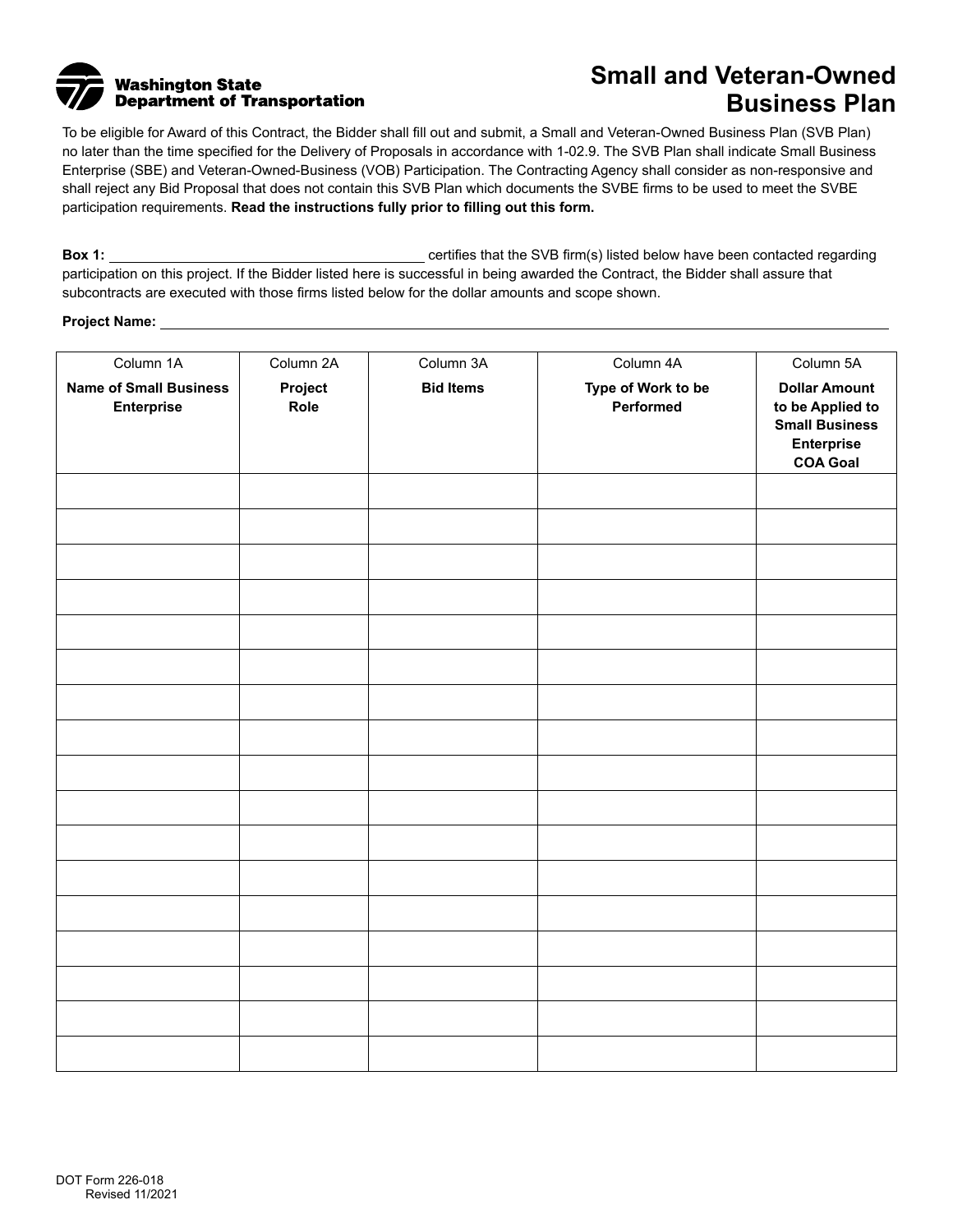| Column 1B                                | Column 2B                | Column 3B        | Column 4B                       | Column 5B                                                                                       |
|------------------------------------------|--------------------------|------------------|---------------------------------|-------------------------------------------------------------------------------------------------|
| Name of Veteran-Owned<br><b>Business</b> | Project<br>Role          | <b>Bid Items</b> | Type of Work to be<br>Performed | <b>Dollar Amount</b><br>to be Applied to<br><b>Veteran Owned</b><br><b>Business COA</b><br>Goal |
|                                          | $\blacktriangledown$     |                  |                                 |                                                                                                 |
|                                          | $\blacktriangledown$     |                  |                                 |                                                                                                 |
|                                          | $\overline{\phantom{a}}$ |                  |                                 |                                                                                                 |
|                                          | $\blacktriangledown$     |                  |                                 |                                                                                                 |
|                                          |                          |                  |                                 |                                                                                                 |
|                                          |                          |                  |                                 |                                                                                                 |
|                                          |                          |                  |                                 |                                                                                                 |
|                                          | $\overline{\phantom{a}}$ |                  |                                 |                                                                                                 |
|                                          | $\overline{\phantom{a}}$ |                  |                                 |                                                                                                 |
|                                          | ▼                        |                  |                                 |                                                                                                 |
|                                          | $\overline{\phantom{a}}$ |                  |                                 |                                                                                                 |
|                                          | ▼                        |                  |                                 |                                                                                                 |
|                                          | $\overline{\phantom{a}}$ |                  |                                 |                                                                                                 |
|                                          | $\overline{\phantom{a}}$ |                  |                                 |                                                                                                 |
|                                          | $\overline{\phantom{a}}$ |                  |                                 |                                                                                                 |
|                                          | $\blacktriangledown$     |                  |                                 |                                                                                                 |
|                                          | $\blacktriangledown$     |                  |                                 |                                                                                                 |

**Box 3:** Small Business Enterprise Condition of Award Goal Amount

**Box 5:** Veteran-Owned Business Condition of Award Goal Amount

**Box 4:** Total Small Business Enterprise Commitment Dollar Amount

**Box 6:** Total Veteran-Owned Business Commitment Dollar Amount

Box 7: By checking Box 7, the Bidder is stating that they were unsuccessful in attaining enough Small or Veteran-Owned Business participation to meet the Condition of Award goal. If this box is checked the Bidder will be required to submit good faith effort documentation and a SVB participation plan as outlined in Section 1-07 of the Contract.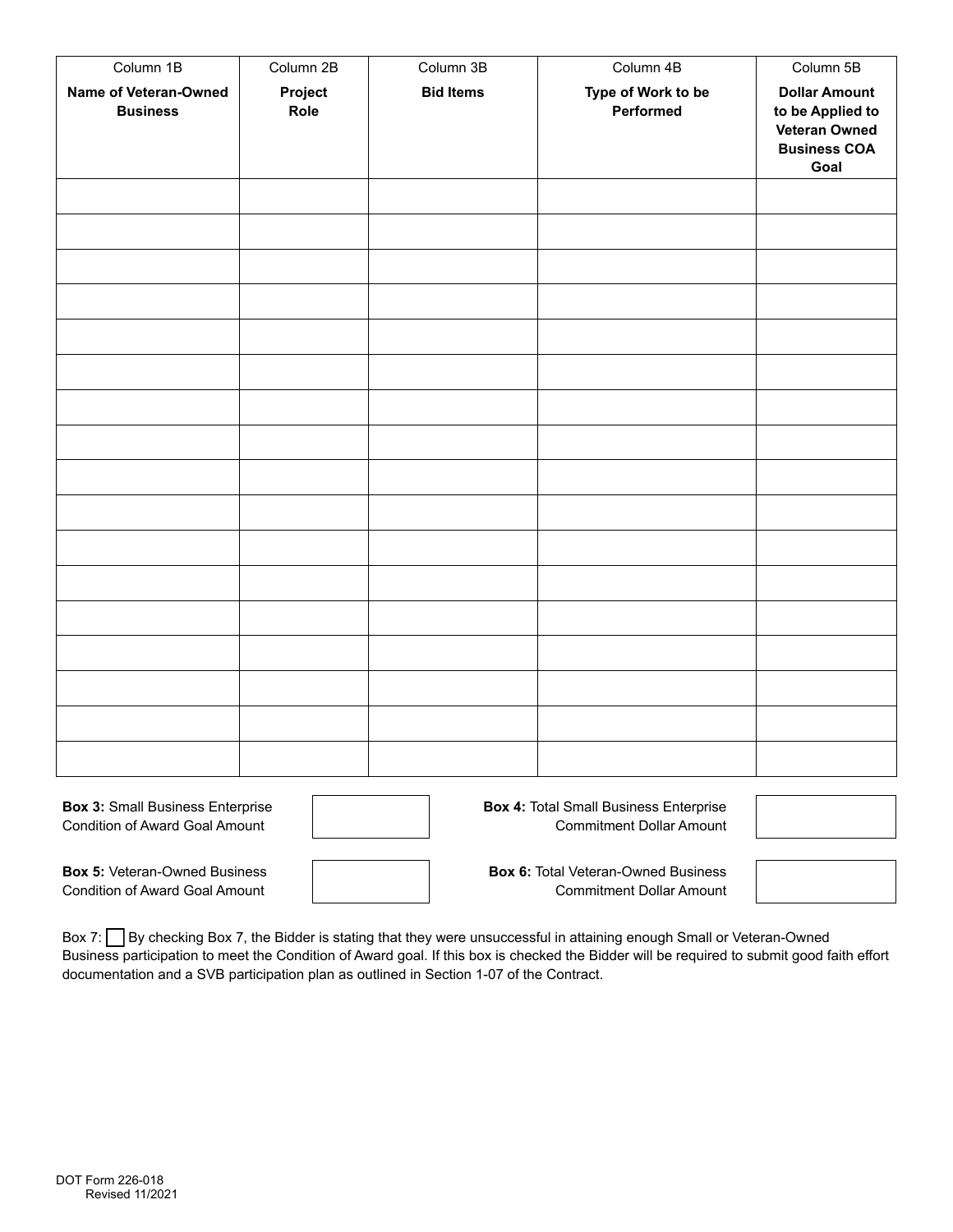## **Small and Veteran Business Plan Instructions**

- Box 1: Name of Bidder
- Box 2: Project Name
- Column 1: Name of the SBE or VOB. SBE or VOB firms can be located by searching the directories at: [https://pr-webs-vendor.](https://pr-webs-vendor) [des.wa.gov/](https://des.wa.gov).

Repeat the name of the SVBE for each Project Role that will be performed.

## **\*NOTE\* THE WORK COMMITTED TO A SMALL OR VETERAN-OWNED BUSINESS IS ONLY APPLICABLE TOWARD ONE SVB GOAL. THE SAME COMMITMENT MAY NOT BE APPLIED TOWARD BOTH GOALS.**

- Column 2: The Project Role that the SVBE will be performing as follows;
	- Prime Contractor
	- Subcontractor
	- Manufacturer / Supplier
	- Broker
		- Work sublet to a Broker must be listed separately.

List each project role to be performed by a single SVBE individually on a separate row.

- Column 3: This is the Bid Item Number(s). Multiple Bid Items may be listed on a single line.
- Column 4: Provide a description of work to be performed by the SVBE.
	- A Bidder subletting a portion of a bid item shall state **"Partial"** and describe the Work that is included.
		- For example; "Electrical (Partial) Trenching".
- Column 5: List the total dollar value of work to be performed by the SVBE firm toward the relevant goal.

**Note 1:** Work sublet to a Manufacturer / Supplier can count 100% toward the goal for all work for which the firm is certified.

**Note 2:** For Work sublet to a Broker the bidder **may only claim the fees** paid to a Broker towards meeting the goal not to exceed 5% of the cost of goods or services provided by the SVB Broker.

**Note 3:** For force account items, up to 50% of the Bid item amount may be committed toward the goal.

- Box 3: Box 3 is the Small Business Enterprise COA Goal Amount which is the minimum **required Small Business participation** based on the goal stated in the specifications multiplied by the Bidder's Proposal price. The goal stated in the Contract is listed as a percentage. The COA goal amount is the SBE COA Goal percentage times the sum total of all bid items as submitted in the Bidder's Proposal. In the event of an error in this box, the Contracting Agency will revise the amount accordingly.
- Box 4: Box 4 is the sum of the values in column 5A entered in conjunction with those firms listed as Small Businesses. **This value must equal or exceed the SBE COA Goal amount written in Box 3 or you must select Box 7 to indicate a good faith effort submission;**
- Box 5: Box 5 is the Veteran-Owned Business COA Goal Amount which is the minimum **required Veteran-Owned Business participation** based on the goal stated in the specifications multiplied by the Bidders Proposal price. The goal stated in the Contract will be listed as a percentage. The COA Goal amount is the VOB COA Goal percentage times the sum total of all bid items as submitted in the Bidder's Proposal. In the event of an error in this box, the Contracting Agency will revise the amount accordingly.
- Box 6: Box 6 is the sum of the values in column 5B entered in conjunction with those firms listed as Veteran-Owned Businesses. **This value must equal or exceed the Veteran-Owned Business COA Goal amount written in Box 5 or you must select Box 7 to indicate a good faith effort submission;**
- Box 7: Check Box 7 if insufficient Small or Veteran-Owned Business Participation has been achieved and a good faith effort is required. Refer to the subsection titled, *Selection of Successful Bidder/Good Faith Efforts (GFE)* in the Contract.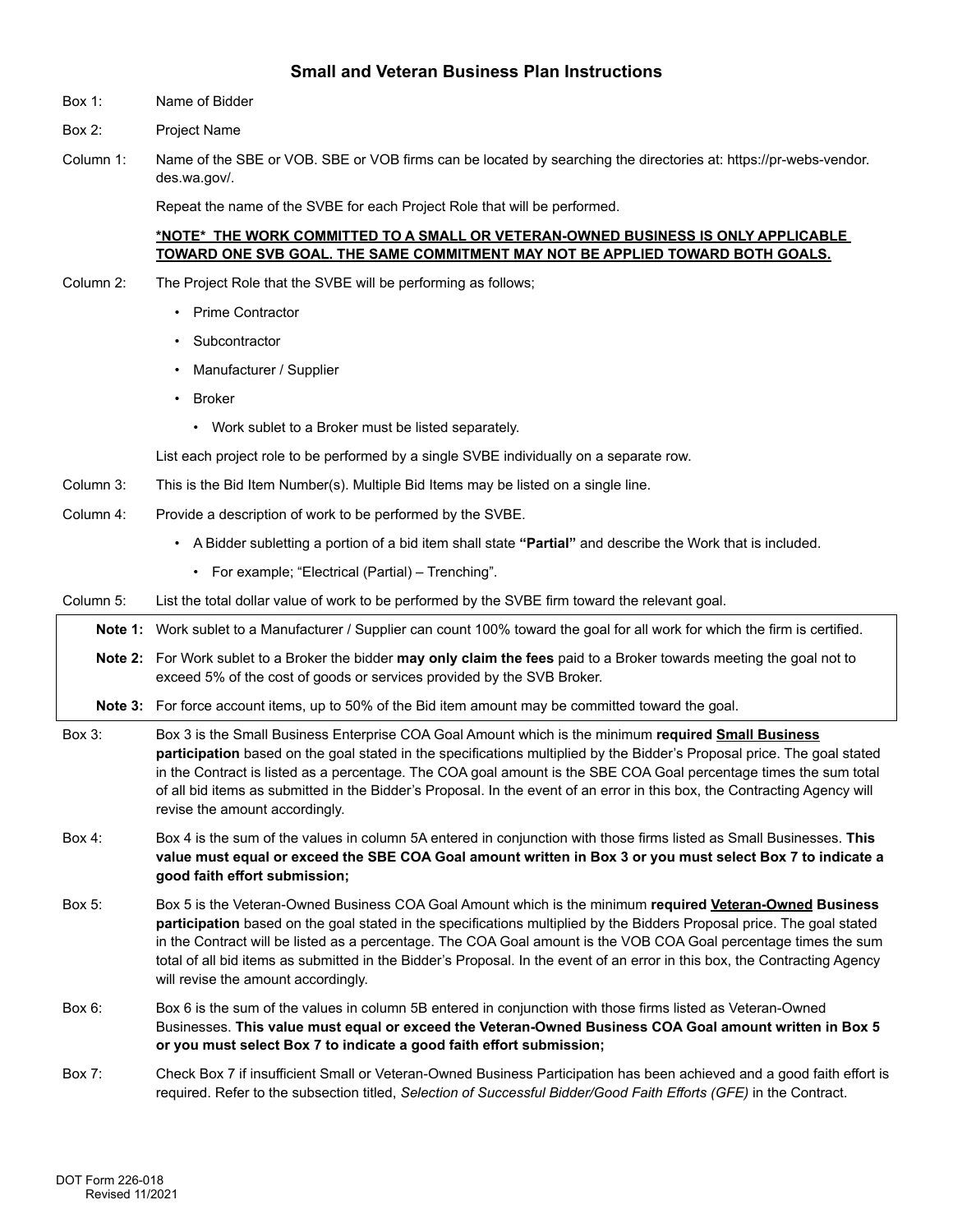Additional Small Business pages (use as needed)

| <u>. .</u><br>Column 1A                     | $\prime$<br>Column 2A                                           | Column 3A        | Column 4A                       | Column 5A                                                                                          |
|---------------------------------------------|-----------------------------------------------------------------|------------------|---------------------------------|----------------------------------------------------------------------------------------------------|
| <b>Name of Small Business</b><br>Enterprise | Project<br>Role                                                 | <b>Bid Items</b> | Type of Work to be<br>Performed | <b>Dollar Amount</b><br>to be Applied to<br><b>Small Business</b><br>Enterprise<br><b>COA Goal</b> |
|                                             | $\overline{\phantom{0}}$                                        |                  |                                 |                                                                                                    |
|                                             | ▼                                                               |                  |                                 |                                                                                                    |
|                                             | $\overline{\phantom{0}}$                                        |                  |                                 |                                                                                                    |
|                                             | $\overline{\phantom{0}}$                                        |                  |                                 |                                                                                                    |
|                                             | $\overline{\phantom{0}}$                                        |                  |                                 |                                                                                                    |
|                                             | $\blacktriangledown$                                            |                  |                                 |                                                                                                    |
|                                             | $\overline{\phantom{0}}$                                        |                  |                                 |                                                                                                    |
|                                             | $\overline{\phantom{0}}$                                        |                  |                                 |                                                                                                    |
|                                             | $\left( \begin{matrix} \bullet \\ \bullet \end{matrix} \right)$ |                  |                                 |                                                                                                    |
|                                             | $\blacktriangledown$                                            |                  |                                 |                                                                                                    |
|                                             | $\blacktriangledown$                                            |                  |                                 |                                                                                                    |
|                                             | $\overline{\phantom{0}}$                                        |                  |                                 |                                                                                                    |
|                                             | $\blacktriangledown$                                            |                  |                                 |                                                                                                    |
|                                             | $\blacktriangledown$                                            |                  |                                 |                                                                                                    |
|                                             | $\blacktriangledown$                                            |                  |                                 |                                                                                                    |
|                                             | $\overline{\phantom{0}}$                                        |                  |                                 |                                                                                                    |
|                                             |                                                                 |                  |                                 |                                                                                                    |
|                                             | $\blacktriangledown$                                            |                  |                                 |                                                                                                    |
|                                             | $\overline{\phantom{a}}$                                        |                  |                                 |                                                                                                    |
|                                             | $\blacktriangledown$<br>$\blacktriangledown$                    |                  |                                 |                                                                                                    |
|                                             | $\blacktriangledown$                                            |                  |                                 |                                                                                                    |
|                                             | $\blacktriangledown$                                            |                  |                                 |                                                                                                    |
|                                             | ▼                                                               |                  |                                 |                                                                                                    |
|                                             | $\blacktriangledown$                                            |                  |                                 |                                                                                                    |
|                                             | $\blacktriangledown$                                            |                  |                                 |                                                                                                    |
|                                             | $\blacktriangledown$                                            |                  |                                 |                                                                                                    |
|                                             |                                                                 |                  |                                 |                                                                                                    |